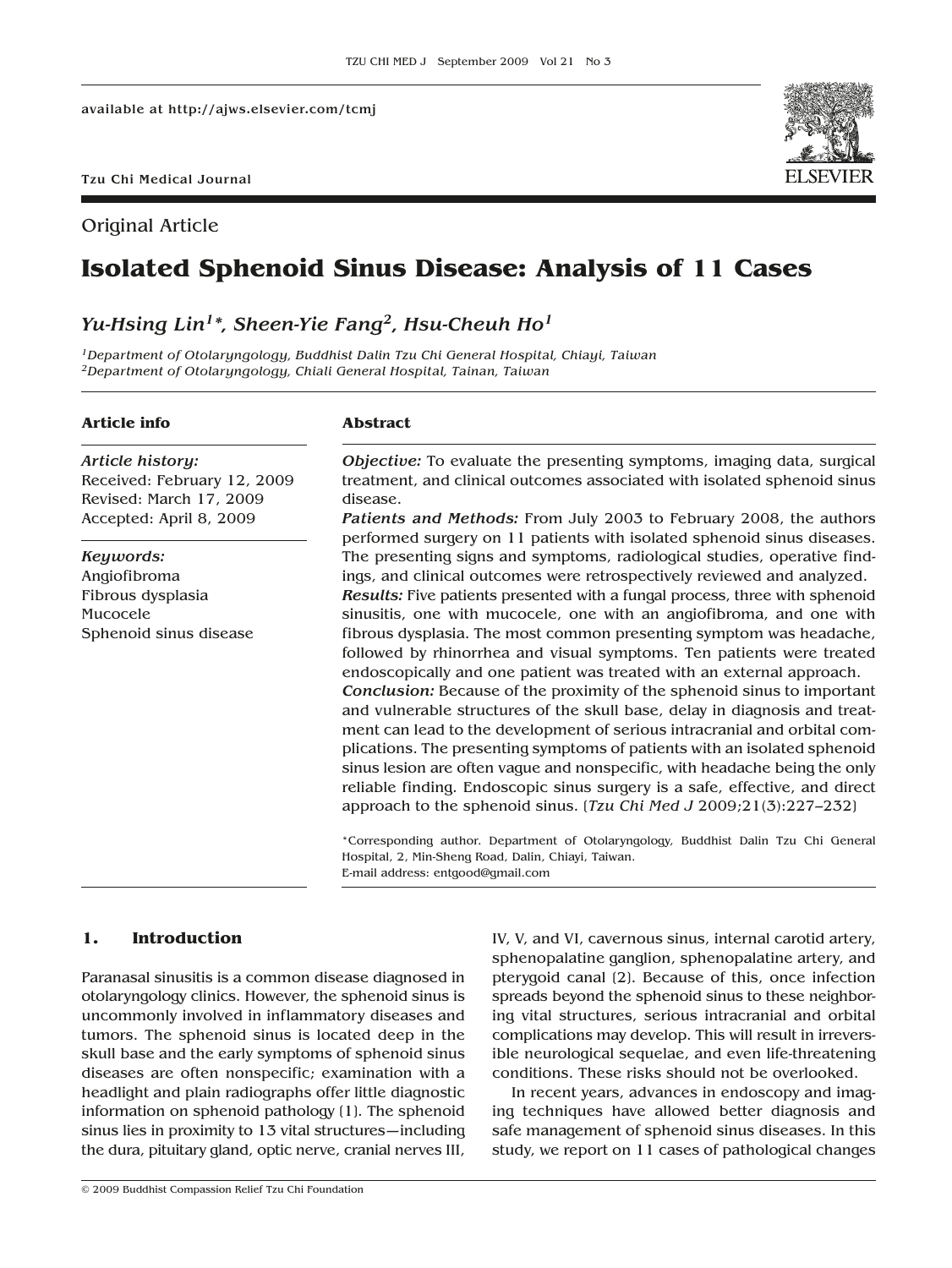primarily involving the sphenoid sinus; these changes are identified and reviewed.

## **2. Patients and methods**

We retrospectively reviewed the cases of 11 patients who had undergone surgery for isolated sphenoid sinus disease between July 2003 and February 2008 at our otorhinolaryngology department. Their age range was 13–67 years, with a mean age of 45 years. There were four men and seven women. The diagnosis of isolated sphenoid sinus disease was based on characteristic signs and symptoms, routine ear, nose, and throat examinations, radiographic imaging, and histopathological and microbiological examinations of the resected specimens. All specimens suggested isolated disease of the unilateral or bilateral sphenoid sinus. Tumors from adjacent intracranial structures or tumors primarily involving other sinuses were not included. The presenting signs and symptoms, radiological studies, operative findings, and clinical outcomes were retrospectively reviewed from the patients' medical records.

## **3. Results**

Among the 11 patients, five presented with a fungal process, three with sphenoid sinusitis, one with mucocele, one with an angiofibroma, and one with fibrous dysplasia (Table 1). The symptomatology was often nonspecific. Headache was the most frequent symptom presenting in seven (64%) of the 11 patients. Rhinorrhea was noted in five patients (45%). Visual symptoms were noted in three patients (27%). The visual symptoms occurred in the form of blurring of vision (67%), diplopia (67%), and proptosis (33%). Nasal obstruction was the presenting symptom in three patients (27%), and epistaxis in one (9%). All patients underwent coronal and axial computed tomography (CT) scanning of the paranasal sinuses. Magnetic resonance imaging (MRI) was performed in four patients (36%).

Endoscopic surgery was performed in 10 of the patients (91%), and a lateral rhinotomy in one (9%). On sphenoid exploration, five patients had inspissated secretions and fungal debris consistent with fungoma. Two patients had chronically inflamed sinus mucosa and one patient had mucopurulent secretions filling the sphenoid cavity. One patient had a cyst with serous fluid content. One patient had a heterogeneous tumor mass that occupied the medial aspect of the sphenoid sinus. The follow-up period was between 1 and 5 years (mean, 3.5 years).

#### *3.1. Inflammatory lesions*

#### *3.1.1. Fungal process*

Fungal sinusitis was the most common isolated sphenoid lesion occurring in five patients. The most

**Table 1 — Presenting symptoms and surgical findings of 11 patients with isolated sphenoid sinus disease**

| Case number        | Age $(yr)$ | <b>Sex</b>  | Symptoms                                                      | Surgical findings       |
|--------------------|------------|-------------|---------------------------------------------------------------|-------------------------|
| Fungal process     |            |             |                                                               |                         |
|                    | 67         | $\mathbb F$ | Headache                                                      | Fungal debris           |
| $\mathbf{2}$       | 53         | F           | Headache<br>Rhinorrhea<br>Ocular signs: visual loss, diplopia | Fungal debris           |
| 3                  | 41         | F           | Rhinorrhea                                                    | Fungal debris           |
|                    |            |             | <b>Nasal obstruction</b>                                      |                         |
| 4                  | 41         | M           | Headache                                                      | Fungal debris           |
| 5                  | 55         | F           | Rhinorrhea                                                    | Fungal debris           |
| Sphenoid sinusitis |            |             |                                                               |                         |
| 6                  | 49         | F           | Headache<br>Rhinorrhea<br>Ocular sign: visual loss            | Mucopus                 |
| $\overline{7}$     | 50         | M           | Headache                                                      | Polypoid                |
| 8                  | 26         | M           | Headache<br>Rhinorrhea<br><b>Nasal obstruction</b>            | Polypoid                |
| Mucocele           |            |             |                                                               |                         |
| 9                  | 39         | F           | Ocular signs: proptosis, diplopia                             | Cyst with serous fluids |
| Angiofibroma       |            |             |                                                               |                         |
| 10                 | 66         | $M_{\odot}$ | Epistaxis<br>Nasal obstruction                                | Tumor                   |
| Fibrous dysplasia  |            |             |                                                               |                         |
| 11                 | 13         | F           | Headache                                                      | Whitish bony tumor      |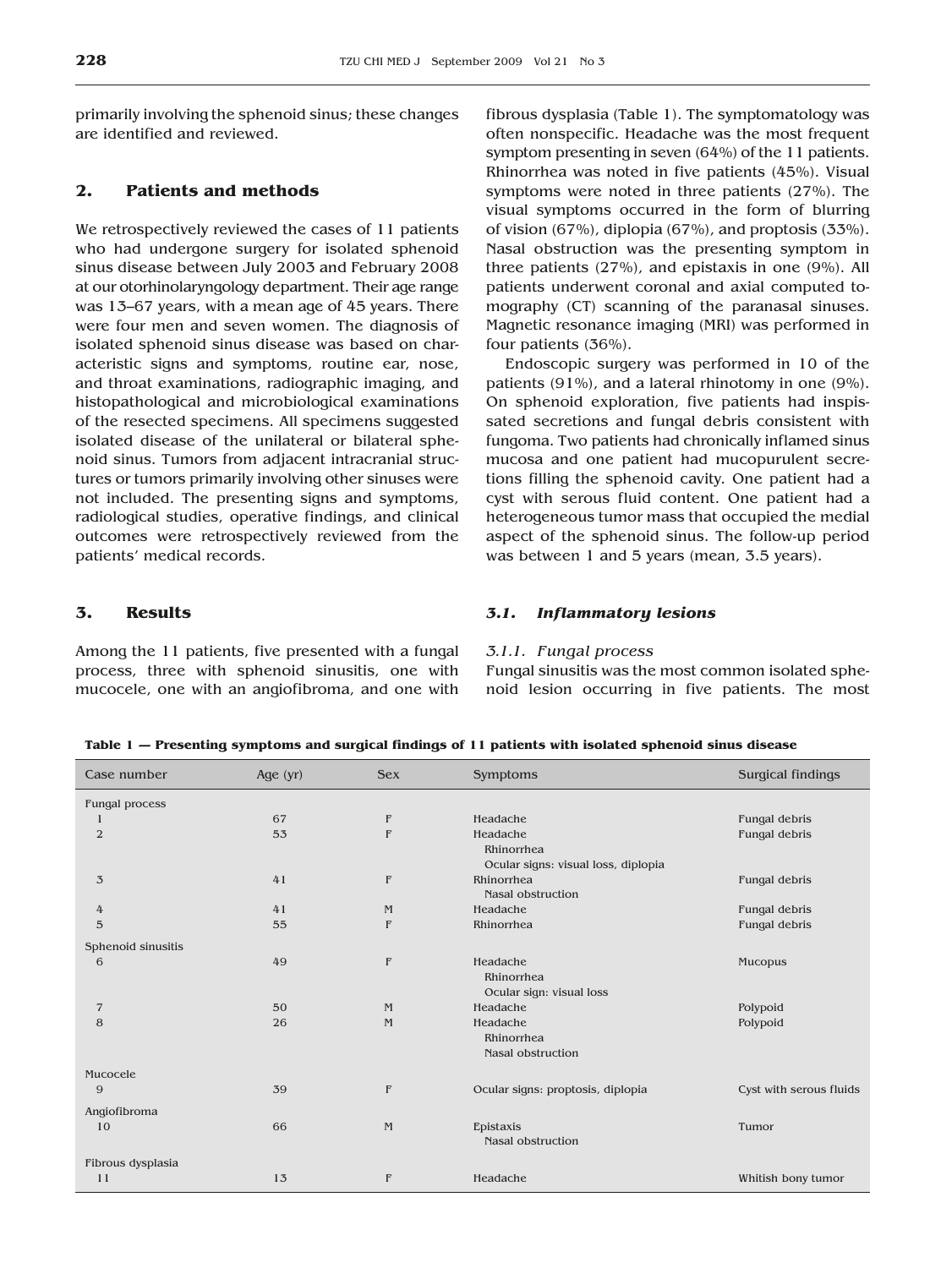

**Fig. 1 — Case 2: a patient with fungal process (mycetoma). (A) Axial computed tomography image obtained with the soft-tissue window technique, demonstrates opacification of the left sphenoid sinus with marked thickening of the walls of the sinus. This suggests a long-standing inflammatory process. Foci of increased density within the material suggest chronic inspissated secretions or the presence of fungal elements. (B) Axial T2-weighted magnetic resonance imaging of the same patient reveals a hypointense signal within the left sphenoid sinus surrounded by a soft-tissue signal. Low signal foci are frequently noted in cases of fungal disease and may be related to the presence of hyphae.**

common symptom was headache, which occurred in three patients. Two patients presented with retroorbital headache and one with vertex headache. Three patients presented with rhinorrhea. One patient reported visual symptoms (visual loss and diplopia). In three patients, CT scanning showed a sphenoid mass with a speckled pattern of high attenuation on soft-tissue windows (Fig. 1). Unilateral sphenoid opacification was seen in the others. MRI was performed in one patient with unilateral visual disorders. Endoscopic sphenoidotomy showed a fungal mass within the sphenoid sinus; the contents confirmed aspergilloma. Postoperatively, all patients experienced relief of their symptoms. The patient with visual symptoms (visual loss and diplopia) also improved postoperatively.

#### *3.1.2. Sphenoid sinusitis*

Sphenoid sinusitis was the second most commonly isolated sphenoid lesion, occurring in three patients. The main complaint of all three patients was headache, and the second most common symptom was rhinorrhea. One patient suffered from an acute onset of unilateral blurred vision. CT scanning demonstrated isolated opacification in the sphenoid sinus in all three patients. MRI was performed in one patient with unilateral visual symptoms. All patients underwent endoscopic transnasal sphenoidotomy, which showed polypoid mucosa in the sphenoethmoid recess in two patients and mucopus in one. There was no bacterial growth in the culture of the mucopus obtained on drainage. No symptoms of recurrence were revealed within the postoperative follow-up period, which averaged 3.1 years. The patient in case 6—with blurred vision—did not improve during the 4-year follow-up period.

## *3.1.3. Mucocele*

A 39-year-old woman (case 9) presented with diplopia and proptosis. CT scanning demonstrated an expansile, homogeneous opacity with bone remodeling. A T2-weighted MRI scan revealed a hyperintense mass within the left sphenoid sinus (Fig. 2). Mucocele marsupialization was performed by a direct endoscopic transnasal approach. Intraoperative and histopathological findings were consistent with mucocele. Unfortunately, although proptosis had improved gradually, diplopia did not improve during the 3-year follow-up period.

#### *3.2. Noninflammatory lesions*

#### *3.2.1. Angiofibroma*

A 66-year-old man (case 10) presented with frequent epistaxis and nasal obstruction. Endoscopic examination revealed a dark-red, polypoid mass extending out of the sphenoid sinus into the sphenoethmoidal recess. It was found to have no connection with the nasopharynx. CT scanning demonstrated a dense soft-tissue mass with contrast enhancement, complete sphenoid sinus opacification, erosion of the anterior sphenoid wall, and extension into the nasal cavity. Preoperative transarterial embolization was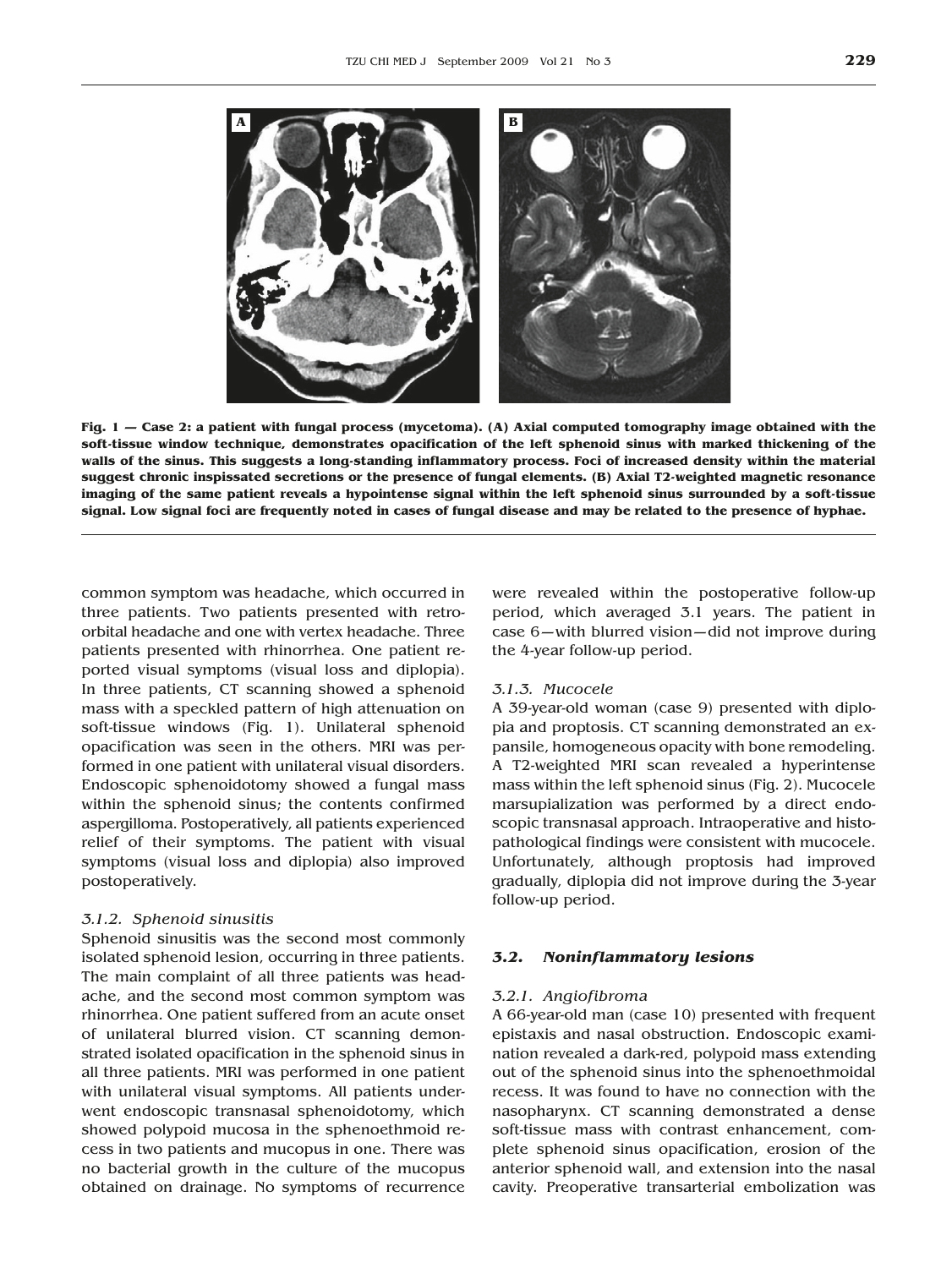

**Fig. 2 — Case 9: a patient with a mucocele. (A) Coronal computed tomography imaging shows an opacification of the left sphenoid sinus that caused pressure erosion and remodeling of the adjacent bone. (B) T2-weighted magnetic resonance imaging shows a hyperintense mass within the left sphenoid sinus.**



**Fig. 3 — Case 11: a patient with fibrous dysplasia. (A) Axial computed tomography imaging shows a well-defined, heterogeneous tumor mass occupying the medial aspect of the right sphenoid sinus. (B) Intraoperative finding of a smoothsurfaced, whitish mass within the right medial sphenoid sinus.**

performed. The patient then underwent tumor excision via a lateral rhinotomy. The patient showed no evidence of recurrent disease at the 2.5-year follow-up examination.

#### *3.2.2. Fibrous dysplasia*

A 13-year-old girl (case 11) underwent CT scanning because of the recent onset of severe headache. The scan demonstrated a heterogeneous hyperdense mass within the right sphenoid sinus. The patient was treated with endoscopic sphenoidotomy and tumor removal (Fig. 3). Histopathological examination confirmed fibrous dysplasia. Her headaches ceased during the 1-year follow-up period.

## **4. Discussion**

The sphenoid sinus is located deep in the skull base within the sphenoid bone. Isolated sphenoid diseases are rare and account for approximately 2–3% of all sinus disease [3,4]. In our case series, fungal sinusitis was present in most cases, a finding contrasting with Lawson and Reino's report [3], in which sphenoid sinusitis was the most commonly isolated sphenoid lesion. The higher percentage of fungal sinusitis in our cases may be due to the moist weather in Taiwan, which favors the growth of fungus in the nasal cavity and paranasal sinus. The presenting symptoms of the isolated sphenoid sinus lesion are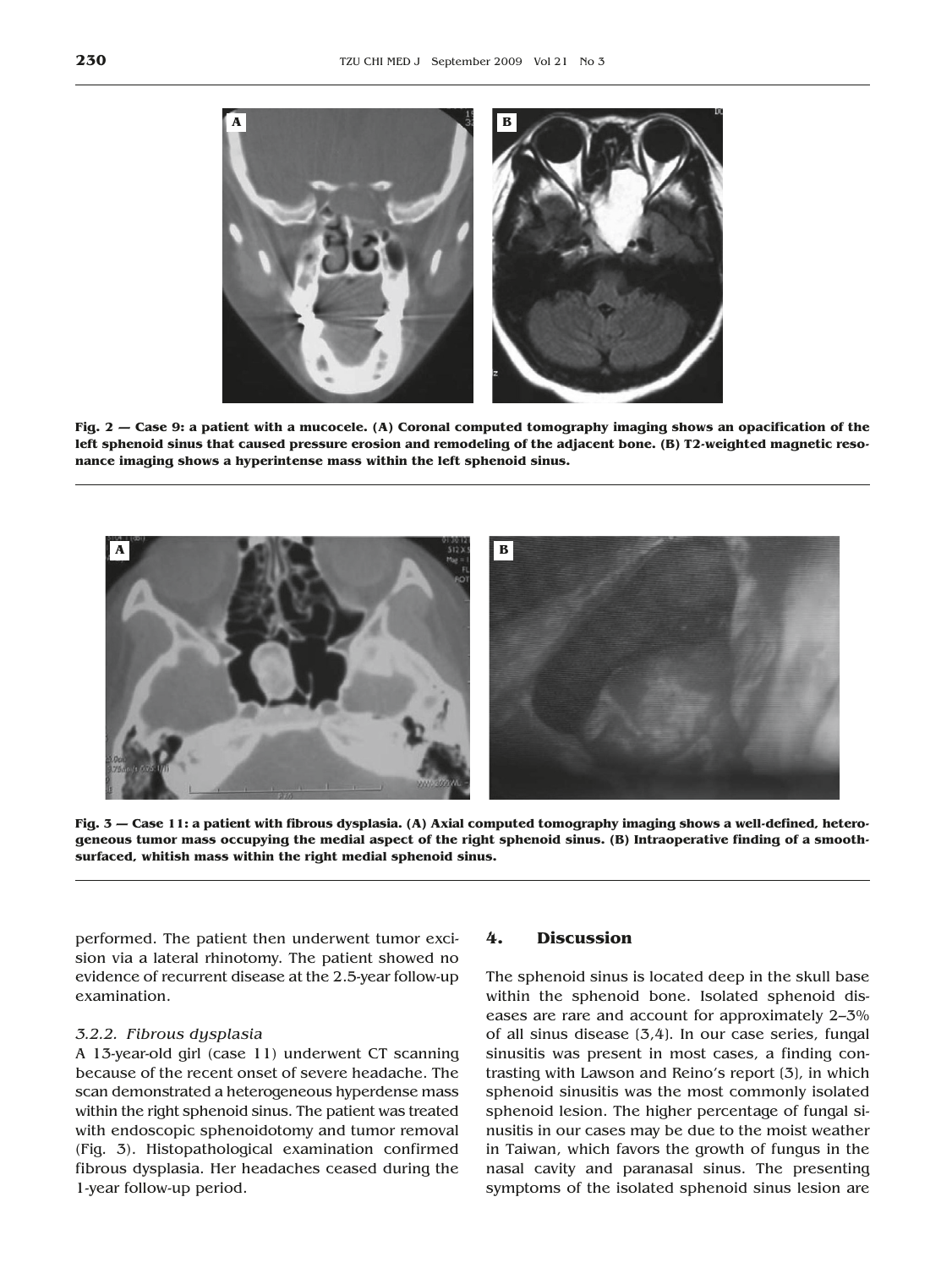often vague and nonspecific; thus, delay in diagnosis is rather frequent [5]. The most common symptom of isolated sphenoid sinus lesion is headache that is refractory to medical management; it occurs in 70–90% of patients  $(2,3,6)$ . In this series of 11 patients, the incidence was 64% (7 of 11). Six patients were first referred to neurosurgery for severe headache, but after radiographic imaging was completed, isolated sphenoid sinus lesion was eventually detected. Sethi [1] reported that retro-orbital headaches were typical in patients with an isolated sphenoid sinus lesion. In the present study, however, the predominant site of headache was nonspecific. As in previous reports [7], headache, followed by postnasal drip, were the most common presenting symptoms in our case series.

Visual changes were the third most common presenting symptom in our series (27%), which is similar to the incidence found in other series [3,5,6]. Although reported more commonly in patients with malignant neoplastic processes [3], visual changes occur in inflammatory and benign neoplastic processes as well [6], as was reported in our series. Lee et al [8] reported that the results of endoscopic sinus surgery for patients with abducens palsy and aspergillosis were excellent. As in the patient with fungal process (case 2), visual symptoms were improved postoperatively. However, in case 6 (sphenoid sinusitis) and case 9 (mucocele), visual symptoms did not improve. The visual disturbance may have resulted from irreversible cranial neuritis, pressure ischemia attributable to compression by an expanding lesion, or ischemic infarction from thrombophlebitis or vasculitis. Recovery of vision depends on the length of time before surgery, the severity of the visual disturbance, and the severity of sphenoid sinus disease. Visual disturbances lasting for more than 6 months were regarded as irreversible and were indicative of a poor prognosis [8].

When the sphenoid sinus is involved with a disease process, the history and physical examination do little to establish the correct diagnosis. Nasal endoscopy and imaging studies (CT scanning and/or MRI) are essential for a thorough evaluation and management [3,9]. Even though the presenting symptoms of isolated sphenoid sinus disease tend to be vague and nonspecific, clinical suspicion of it warrants imaging because of its serious complications. In the present series, CT was performed in all patients and provided valuable information in relation to bony erosion. MRI was performed for further evaluation in patients who had space-occupying lesions with bony erosion, visual symptoms, or cranial nerve palsy (36%). MRI permitted a more precise diagnosis of sphenoid sinus disease by providing valuable information regarding its relationship to the dura, pituitary gland, cavernous sinus, optic nerve, and carotid artery. When visual symptoms appear and a clouded sinus is revealed on CT or MRI, it becomes imperative that surgery is performed as soon as possible [8,10].

Approaches to the sphenoid sinus include the use of both open and endoscopic techniques. Currently, endoscopic sinus surgery has become a mainstream treatment for sphenoid sinus diseases. The endoscopic approach can proceed in a transethmoidal fashion or directly, through the anterior sphenoid sinus wall at the site of the natural ostium [4]. Each of these may be used in conjunction with an open approach if necessary. In cases involving an inflammatory process, performing transnasal endoscopic sphenoidotomy by using the superior turbinate as a key landmark has been reported to be a safe and effective technique [4]. It enables excellent visualization of the whole sinus, which induces less surgical trauma and results in less morbidity [4,7]. Ten of our patients were treated with a direct endoscopic transnasal approach and no morbidity was reported.

Fungal disease necessitates surgical treatment to open the sphenoid sinus and allow complete removal of the fungal debris by suctioning and repeated washing. Histological examination is always performed to identify if the disease has spread through the mucous. All of our cases were the noninvasive form (fungus ball), and no further medical treatment was necessary. All patients with fungal sinusitis and headache experienced relief of their symptoms postoperatively. Case 2, a patient with visual symptoms, improved satisfactorily after the surgery.

Sphenoid sinusitis is categorized as acute (case 6) or chronic (cases 7 and 8). Risk factors for the development of acute sphenoid sinusitis include diving in contaminated water, cocaine or steroid use, diabetes, and nasal fractures. Chronic sphenoid sinusitis may result from obstructive polyposis of the sphenoethmoid recess. Lew et al [11] demonstrated that for most patients, acute sphenoiditis was the result of Gram-positive infection, usually *Streptococcus* or *Staphylococcus* species, and that the cultured organisms in chronic sphenoiditis tended to be evenly divided between Gram-negative and Gram-positive species. Broad-spectrum antibiotics, often administered via an intravenous route, are the treatment for acute bacterial sphenoid sinusitis. For patients who are clinically ill, fail to respond to medical treatment, or show evidence of complications resulting from the spread of infection to neighboring structures, decompression of the sphenoid sinus is indicated, either via an endoscopic or an open approach. One patient (case 6) suffered from an acute onset of unilateral blurred vision and headache. CT demonstrated isolated sphenoid opacification. Although an emergency endoscopic transnasal sphenoidotomy was performed and mucopus was drained to decompress the sphenoid sinus, her vision did not recover